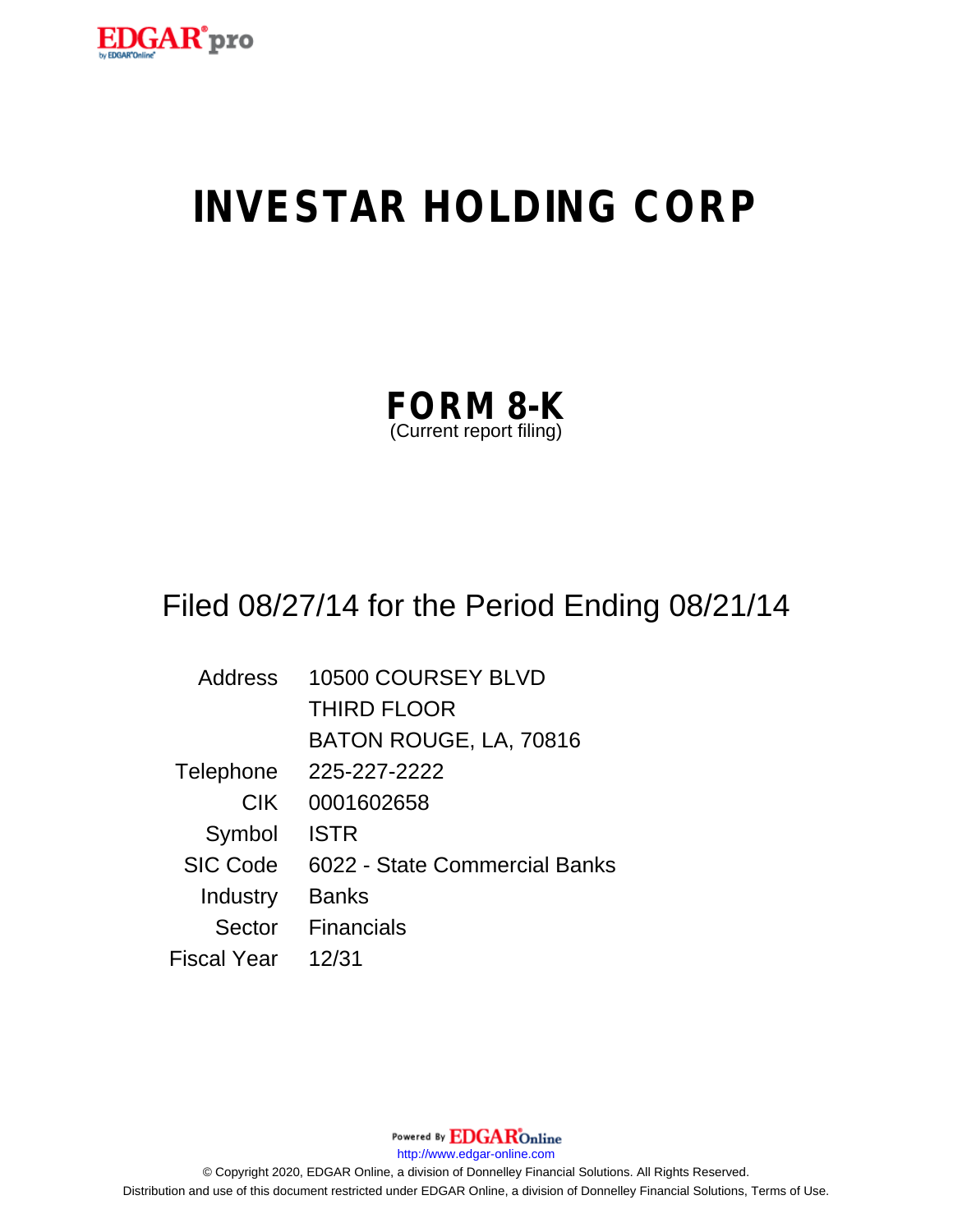### **UNITED STATES SECURITIES AND EXCHANGE COMMISSION**

**WASHINGTON, D.C. 20549** 

L

### **FORM 8-K**

L

**CURRENT REPORT Pursuant to Section 13 OR 15(d) of the Securities Exchange Act of 1934** 

**Date of report (Date of earliest event reported): August 21, 2014** 

L

## **Investar Holding Corporation**

**(Exact name of registrant as specified in its charter)** 

L

**Louisiana 001-36522 27-1560715 (State or other jurisdiction of incorporation)** 

 $\overline{a}$ Ē

 $\overline{a}$  $\overline{a}$ 

**(Commission File Number)** 

**(I.R.S. Employer Identification No.)** 

**7244 Perkins Road Baton Rouge, Louisiana 70808 (Address of principal executive offices, including zip code)** 

**Registrant's telephone number, including area code: (225) 227-2222** 

L

Check the appropriate box below if the Form 8-K filing is intended to simultaneously satisfy the filing obligation of the registrant under any of the following provisions:

 $\Box$  Written communications pursuant to Rule 425 under the Securities Act (17 CFR 230.425)

 $\Box$  Soliciting material pursuant to Rule 14a-12 under the Exchange Act (17 CFR 240.14a-12)

 $\Box$  Pre-commencement communications pursuant to Rule 14d-2(b) under the Exchange Act (17 CFR 240.14d-2(b))

 $\Box$  Pre-commencement communications pursuant to Rule 13e-4(c) under the Exchange Act (17 CFR 240.13e-4(c))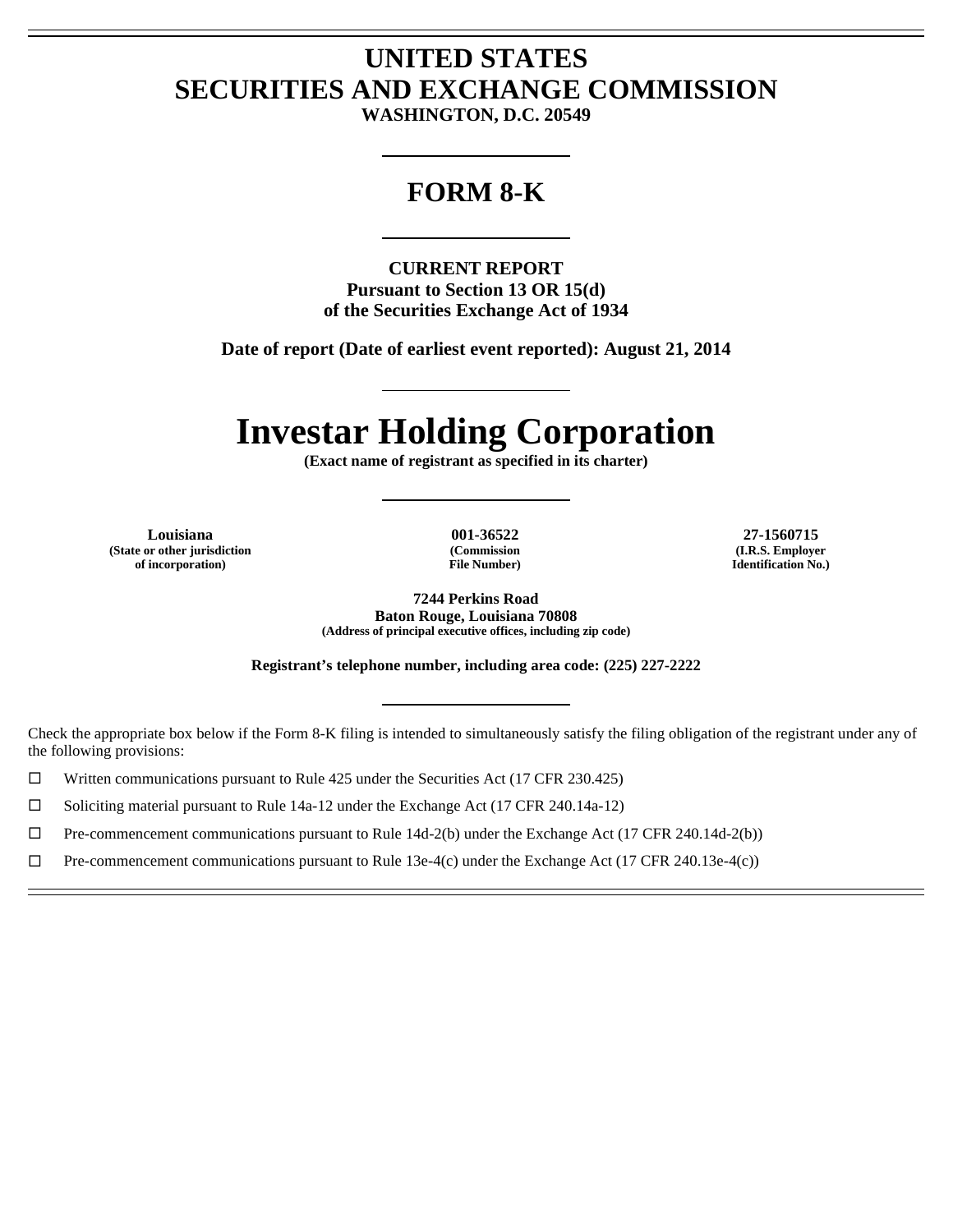#### **Item 5.02. Departure of Directors or Certain Officers; Election of Directors; Appointment of Certain Officers; Compensatory Arrangements of Certain Officers.**

(b) On August 21, 2014, Dr. James L. Nelson, M.D. advised Investar Holding Corporation (the "Company") that he resigned from the Board of Directors of the Company and its banking subsidiary, Investar Bank, effective immediately. Dr. Nelson's decision to resign was due to his retirement and did not arise or result from any disagreement with the Company on any matters relating to the Company's operations, policies or practices.